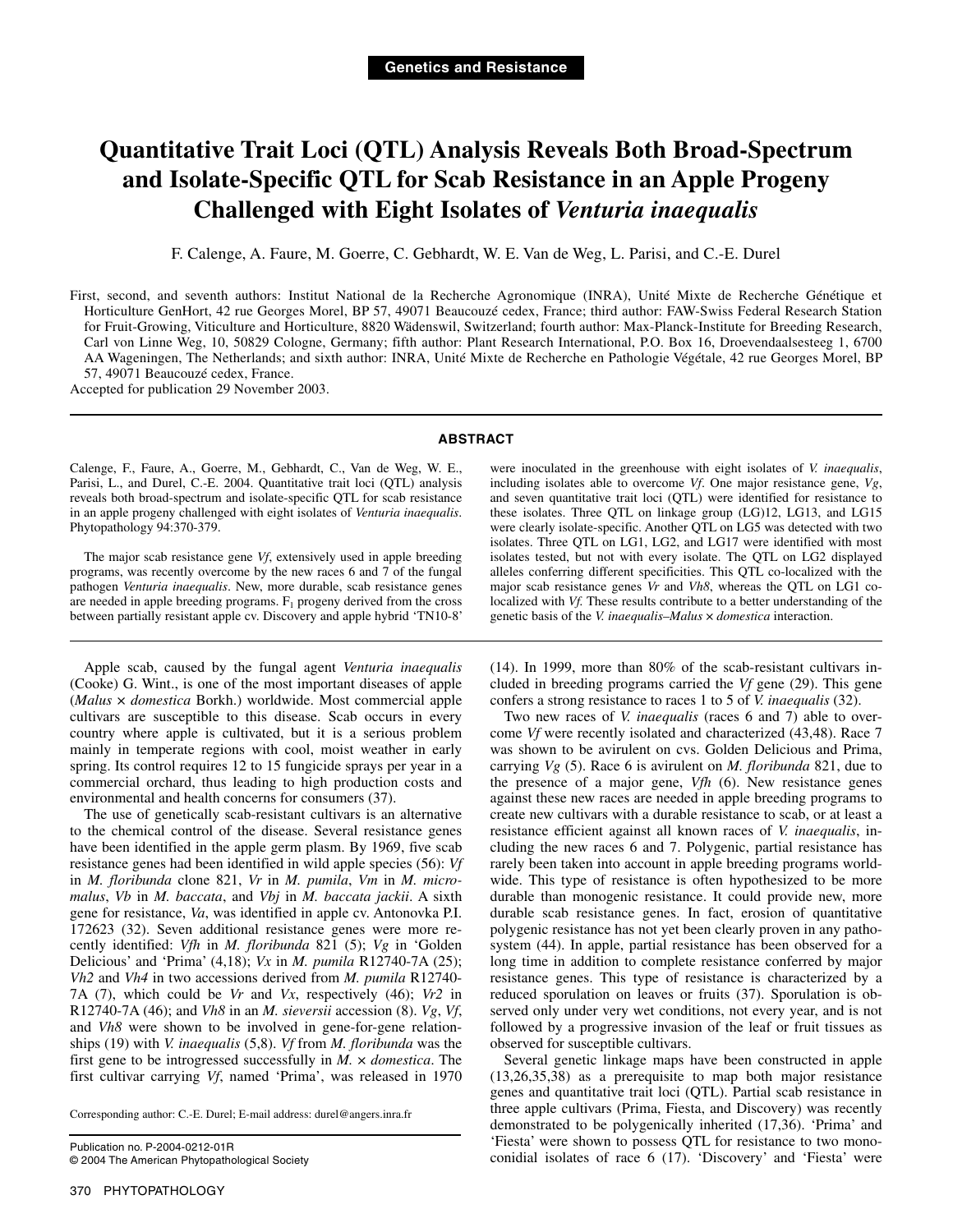shown to possess QTL for resistance to *V. inaequalis* in the field, in Switzerland (36). In these studies, only one or two isolates per inoculum of *V. inaequalis* were tested. Testing more isolates of *V. inaequalis* would lead to a better understanding of the nature of quantitative scab resistance in apple. In particular, knowing the spectrum of action of individual QTL toward the different races of *V. inaequalis* is crucial for the construction of new genotypes carrying a broad-spectrum resistance to scab.

In this study, we used a QTL analysis approach to study the genetic determinism underlying the partial resistance of an  $F_1$ apple progeny derived from the cross between apple cv. Discovery and apple hybrid 'TN10-8', and challenged with eight different isolates of *V. inaequalis*, including four isolates able to overcome *Vf*. Our objectives were to (i) determine the number, genomic position, and effects of the QTL for resistance to each tested isolate and (ii) determine the spectrum of action of each detected QTL toward the set of isolates tested. To our knowledge, this is the first in-depth study of the genetic determinism of partial scab resistance in apple in regard to *V. inaequalis* variability.

## **MATERIALS AND METHODS**

**Plant materials.** A progeny of 149  $F_1$  individuals was derived from a cross between the partially resistant cv. Discovery (female parent) and the partially resistant hybrid 'TN10-8' (male parent). This progeny was sown in 1997 in a French orchard. 'Discovery' is an English cultivar derived from 'Worcester Pearman' x 'Beauty of Bath'. 'TN10-8' is a French hybrid derived from a cross between the scab-tolerant French cv. Reinette Clochard and a scab-resistant hybrid derived from 'Schmidt's Antonovka P.I. 172632'. 'Schmidt's Antonovka P.I. 172632' is different from 'Schmidt's Antonovka P.I. 172623', which carries the major resistance gene *Va* (Y. Lespinasse, *personal communication*). There is no symptom similar to the pit-type symptom caused by *Va* on its leaves. It is not known whether its resistance is qualitative or quantitative. Before this study, neither 'Discovery' nor 'TN10-8' was known to possess any major resistance gene. In particular, their pedigrees do not include *M. floribunda* 821, i.e., the original source of *Vf*.

**Inocula.** Six monoconidial isolates (genetically homogeneous), one mixture of isolates (genetically heterogeneous), and one isolate (genetically heterogeneous) of *V. inaequalis* were used (Table 1). The monoconidial isolates 104, 302, and 1066 are reference isolates for races 1, 6, and 7 from the collection of the Institut National de la Recherche Agronomique (INRA), Angers, France (5). The monoconidial isolates EU-B04, EU-D42, and EU-NL24 belong to the European collection of *V. inaequalis*, from the European project Durable Apple Resistance in Europe (33). Isolate EU-B04 was selected for its high aggressiveness. Isolate EU-D42 belongs to race 6. Isolate EU-NL24 combines the virulences of races 6 and 7 (L. Parisi, *unpublished data*). Isolate Gd-CH was collected from 'Golden Delicious' at the Swiss Federal Research Station for Fruit-Growing, Viticulture and Horticulture (FAW), Wädenswil, Switzerland. Isolate MLI is a mixture of isolates collected in several local orchards in Angers, France. Similar mixtures are prepared every year to select resistant apple genotypes in the breeding program carried out at INRA. Each inoculum was prepared as described by Parisi and Lespinasse (42) to obtain a final concentration of  $3 \times 10^5$  conidia per ml.

**Pathological tests and disease assessments.** All resistance tests were carried out in the greenhouse with the 149 individuals of the progeny, parents 'Discovery' and 'TN10-8', and susceptible control cultivars. Seven tests were performed at INRA. The first test was performed with isolate 302 on the young, nongrafted  $F_1$  trees (seedlings). For the following tests, tree scions of each genotype could be grafted on the apple rootstock 'MM106' so that replicates of genotypes could be used. A randomized complete block design was used, with one genotype replicate per block. One to six replicates (blocks) per test were used (Table 2).

|          |                                         |                     |            |          | Virulence <sup>c</sup> |          |          |  |
|----------|-----------------------------------------|---------------------|------------|----------|------------------------|----------|----------|--|
| Inoculum | Origin <sup>a</sup>                     | Country             | Typeb      | Race     |                        | Vg       | Мf       |  |
| $EU-B04$ | 'Golden Delicious'                      | Belgium             | MI         |          |                        |          |          |  |
| 104      | 'Golden Delicious'                      | France              | MI         |          |                        |          |          |  |
| 302      | 'Prima' $\times$ 'A143/24' <sup>d</sup> | Germany             | MI         |          |                        |          |          |  |
| EU-D42   | 'Prima'                                 | Germany             | MI         |          |                        |          |          |  |
| EU-NL24  | 'Prima'                                 | The Netherlands     | MI         | $\cdots$ |                        |          |          |  |
| 1066     | Malus floribunda 821                    | France <sup>t</sup> | MI         |          |                        |          |          |  |
| MLI      | Local orchards                          | France              | <b>MIX</b> | $\cdots$ | $\cdots$               | $\cdots$ | $\cdots$ |  |
| $Gd$ -CH | 'Golden Delicious'                      | Switzerland         |            | $\cdots$ | $\cdots$               | $\cdots$ | $\cdots$ |  |

TABLE 1. Characteristics of the *Venturia inaequalis* inocula used for the pathological tests performed on the 'Discovery' × 'TN10-8' progeny

 $^a$  Cultivars from which isolates were collected.<br> $^b$  Genetic composition of the inocula: MI, monoconidial isolate; MIX, mixture of isolates; and I, isolate.

<sup>c</sup> Virulences of inocula to scab resistance genes *Vf* and *Vg* and to clone 821 of the wild apple species *M. floribunda* (*Mf*): +, virulent; and –, avirulent.<br><sup>d</sup> Strain 302 was collected on a tree derived from this c

e Inoculum not characterized.

f Strain originating from the English isolate described by Roberts and Crute (48).

TABLE 2. Variance components, broad-sense heritability (*h*2), and fraction of phenotypic variation explained by all quantitative trait loci for resistance to the same isolate  $(R^2)$  associated with the mean infection type in the 'Discovery'  $\times$  'TN10-8' progeny for each pathological test<sup>a</sup>

|      |           | Number of<br>genotype replicates |                 | Variance components   |                  |       |                |
|------|-----------|----------------------------------|-----------------|-----------------------|------------------|-------|----------------|
| Date | Inoculum  |                                  | Mean            | $\sigma$ <sup>2</sup> | $\sigma_{e}^{2}$ | $R^2$ | h <sup>2</sup> |
| 1997 | 302       |                                  | $3.41 \pm 1.23$ | $\cdots$              | $\cdots$         | 0.38  | $\cdots$       |
| 1999 | 1066      | 3                                | $3.12 \pm 1.16$ | $1.04 \pm 0.56$       | $0.39 \pm 0.04$  | 0.84  | 0.87           |
| 2000 | $E$ U-D42 | 3                                | $4.40 \pm 0.61$ | $\cdots$              | $\cdots$         | 0.13  | $\cdots$       |
|      | 104       |                                  | $1.26 + 1.45$   | $0.58 \pm 0.53$       | $1.55 + 0.14$    | 0.31  | 0.51           |
|      | $Gd$ -CH  |                                  | $2.06 \pm 1.31$ | $\cdots$              | $\cdots$         | 0.27  | $\cdots$       |
| 2001 | EU-NL24   | 6                                | $4.19 + 1.17$   | $0.32 + 0.25$         | $0.59 + 0.03$    | 0.38  | 0.76           |
|      | $EU-B04$  | 6                                | $3.09 \pm 0.85$ | $0.60 \pm 0.28$       | $0.68 \pm 0.04$  | 0.61  | 0.90           |
| 2002 | MLI       | 6                                | $2.78 \pm 1.16$ | $1.21 \pm 0.28$       | $0.70 \pm 0.04$  | 0.48  | 0.63           |

<sup>a</sup> Value  $\pm$  standard deviation. ... indicates not calculated because only one replicate was used.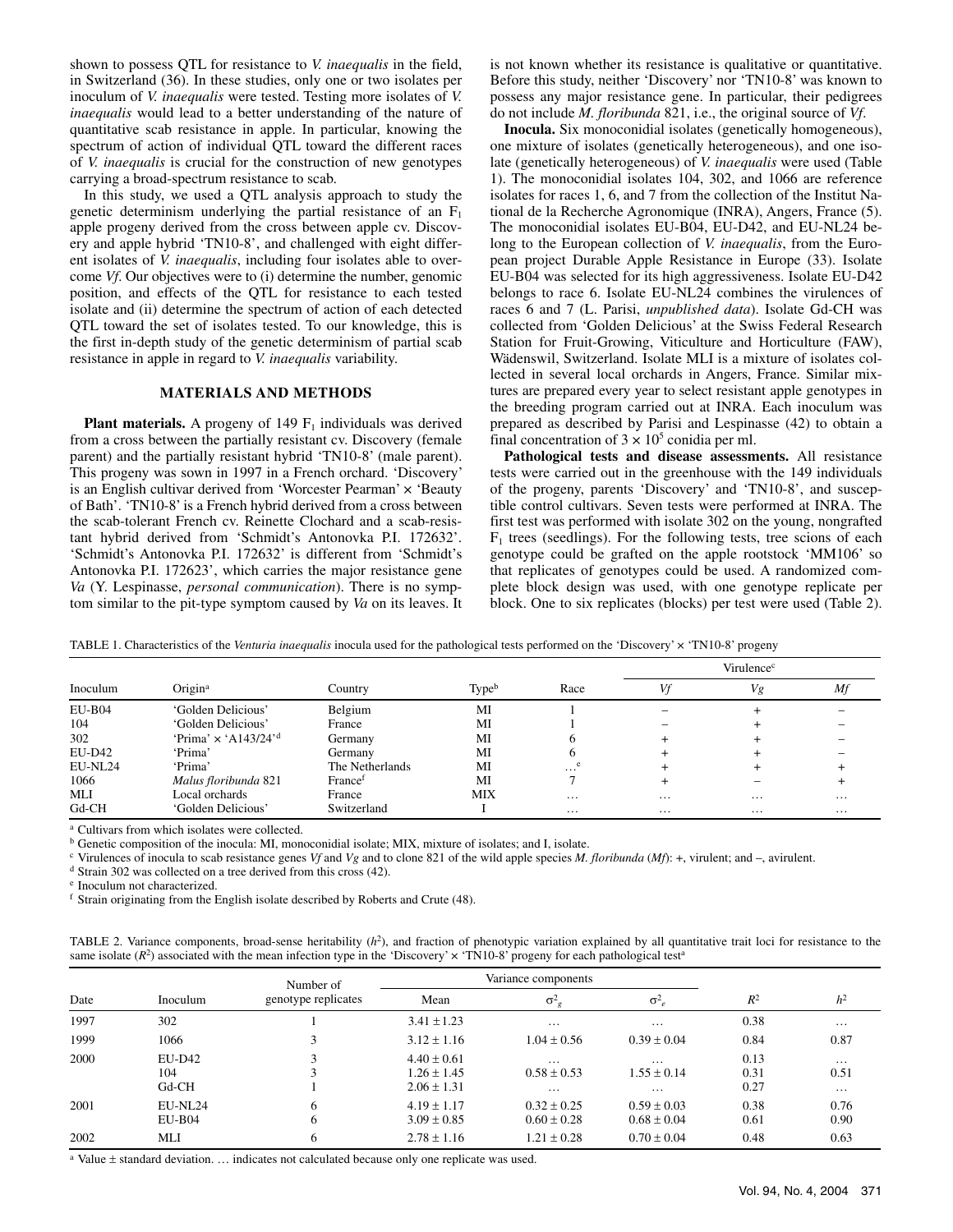Another test was performed in the greenhouse at FAW, Switzerland, with isolate Gd-CH, without genotype replicates, with trees grafted on 'MM106'. After grafting, trees were grown in the greenhouse for at least 6 weeks until they produced 8 to 10 leaves per shoot on average. For each inoculation, the inoculum was sprayed on the trees so that every leaf was reached. Spraying was maintained until droplets appeared on the leaves and stopped before streaming. Hygrometry was maintained at 90% and temperature at 18°C during 48 h to allow conidia germination. Then, hygrometry was reduced to 70% and temperature to 17°C. For each test, the germination rate of conidia from a sample of the inoculum used for the test was checked on agar plates.

Two traits were scored on leaves both 14 and 21 days after inoculation: infection type, i.e., an ordinal scale adapted from the scale defined by Chevalier et al. (11), and sporulation severity (sporulation), i.e., an ordinal scale corresponding to the percentage of leaf surface showing sporulation (described by Croxall et al. [15] and modified by Parisi et al. [43]). Infection type was defined as follows:  $0 = no$  symptom;  $1 = (pinpoint-sized)$  pits on the leaf surface;  $2 =$  chlorotic or necrotic reactions, or a combination of both, with possible shrinkage of the leaf without sporulation;  $3 =$  same symptoms as class 2 with reduced sporulation; 4 = larger amount of sporulation with strong chlorotic or necrotic reactions, or a combination of both; and  $5 =$  sporulation without any resistance symptom visible. Individuals scored 0 to 3 were considered resistant, whereas individuals scored 4 or 5 were considered susceptible. Sporulation was assessed as follows: 0, no sporulation; 1, 0 < sporulation  $\leq 1\%$ ; 2, 1% < sporulation  $\leq 5\%$ ; 3,  $5\%$  < sporulation  $\leq 10\%$ ; 4,  $10\%$  < sporulation  $\leq 25\%$ ; 5,  $25\%$  < sporulation  $\leq 50\%$ ; 6, 50% < sporulation  $\leq 75\%$ ; and 7, 75%  $\lt$  sporulation  $\leq 100\%$ . With isolate 1066, a necrosis symptom appeared on leaves 7 days after inoculation, sometimes in addition to sporulation and other resistance symptoms, and was scored as a qualitative trait for its presence or absence on each genotype, 7 to 12 days after inoculation.

**Genetic map construction.** The 149 individuals of the 'Discovery'  $\times$  'TN10-8' progeny were genotyped with isozyme (12), amplified fragment length polymorphism (AFLP) (53), and microsatellite markers (23,34). Before mapping this progeny, 10 AFLP primer pairs were selected for their good overall coverage of the 'Discovery' genome as assessed in the previously mapped 'Fiesta' × 'Discovery' progeny (W. E. Van de Weg, *unpublished data*). Genetic mapping followed the double pseudo-testcross mapping strategy (24) developed for heterozygous outbreeding plants. All genetic maps were constructed with the Joinmap software version 2.0 (PRi, Wageningen, The Netherlands). A LOD (logarithm of odds ratio) threshold of 5 was used to define linkage groups (LGs). The Kosambi function was used to calculate genetic distances. Two genetic linkage maps were first constructed, one for each parent, using two sets of markers. Markers heterozygous for 'Discovery' and homozygous for 'TN10-8' were used for the map of 'Discovery', whereas markers heterozygous for 'TN10-8' and homozygous for 'Discovery' were used to construct the 'TN10-8' map. Codominant microsatellite markers were used to construct a single integrated linkage map with both sets of markers. When several markers clustered at the same position, the marker of best quality was conserved and other markers were discarded in order to construct a final framework linkage map.

**Statistical analyses.** For the five tests including replicates, statistical analyses of phenotypic data were conducted using the Statistical Analysis System (SAS) software (SAS Institute, Cary, NC). Each phenotypic value was subdivided into a block effect, a genotype effect, and residual effects. After analyses of variance (ANOVA), when a significant block effect was detected, individual values were adjusted according to their corresponding block by the following formula:  $Y_{ij(\text{adj})} = Y_{ij} + (\mu - \mu_j)$ , where  $Y_{ij}$  is the phenotypic value of individual  $i$  in block  $j$ ,  $\mu$  is the overall mean of the progeny, and  $\mu_i$  is the mean of individuals belonging to

block *j*. For each test, Pearson correlation coefficients were calculated to assess phenotypic correlations between infection type and sporulation. Two variables were used to carry out QTL analyses: mean infection type and mean sporulation of each genotype over the blocks (i.e., over the replicates). Broad-sense heritabilities of these two variables were calculated as the ratio between the estimated genetic variance and the phenotypic variance with the following formula:  $h^2 = \sigma_{g}^2/(\sigma_{g}^2 + \sigma_{e}^2/n)$ , where *n* is the mean number of replicates per genotype,  $\sigma_{g}^{2}$  is the genetic variance, and  $\sigma_e^2$  is the residual variance. Statistical differences between mean infection types and mean sporulations of 'Discovery' and 'TN10-8' obtained with different isolates were checked using a Bonferroni test (type I experimentwise error = 5%).

**QTL analyses.** The software Map-QTL version 3.0. (PRi) was used with both the mean infection type and the mean sporulation to detect QTL. This software is able to deal with a full-sib family derived from heterozygous parents of a cross-pollinating species, as found in apple. QTL were searched on the entire progeny. For isolate 1066, QTL were searched both on the entire progeny and on the part of the progeny not displaying the necrosis symptom scored on leaves. QTL analyses were first performed with the separate genetic maps of 'Discovery' and 'TN10-8', thus leading to the detection of additive effects in a pseudo-testcross situation. Then the integrated framework linkage map was used, which allowed the detection of both additive and dominance effects. Whatever the map used, interval mapping was first performed. Then markers close to the likelihood peaks of the detected QTL were used as cofactors for restricted multiple QTL mapping (rMQM) analyses. A LOD threshold of 3 was used for declaring a putative QTL significant. For each significant QTL, a confidence interval corresponding to a LOD score drop off of 2 on either side of the likelihood peaks was calculated. Such an interval is supposed to contain the QTL with a probability over 95% (51).

For each QTL, there are four different alleles: a and b for 'Discovery' and c and d for 'TN10-8'. Therefore, four different genotypic classes may derive from the cross between these parents: ac, ad, bc, and bd. On the separate maps, only markers heterozygous for one single parent are used, therefore only two different genotypic classes can be distinguished: a versus b for the 'Discovery' map and c versus d for the 'TN10-8' map. For each QTL, we determined the favorable allele by comparing the average phenotypic effects associated with the two genotypic classes distinguished when using the separate parental maps. When a QTL was detected only on the framework integrated linkage map, the most favorable genotypic class was determined.

For each pathological test, a multiway ANOVA was performed with molecular markers close to the QTL peaks to estimate the total percentage of phenotypic variation  $(R^2)$  explained by the significant QTL.

#### **RESULTS**

Genetic mapping of the 'Discovery'  $\times$  'TN10-8' progeny. The length of the final framework genetic map of the progeny was 1,219 centimorgans (cM). A total of 102 AFLP, 62 microsatellite, and 13 isozyme markers were used to construct this map. The average distance between two markers was 7.6 cM (standard deviation 5.8 cM). The maximum distance was 32.1 cM. One hundred twenty-nine markers, mostly AFLP markers, showed a dominant segregation ratio (1:1), whereas 48 microsatellite or isozyme markers displayed three or four genotypic classes (1:2:1 or 1:1:1:1) and were useful to merge the parental maps. Seventeen LGs were constructed, as expected for apple, with a genome of 17 chromosome pairs. Each LG included at least two codominant microsatellite markers, thus allowing LGs orientation in accordance with the reference maps (35,38).

**Disease assessment.** Each inoculum tested had a germination rate above 70%. Susceptible controls displayed sporulation on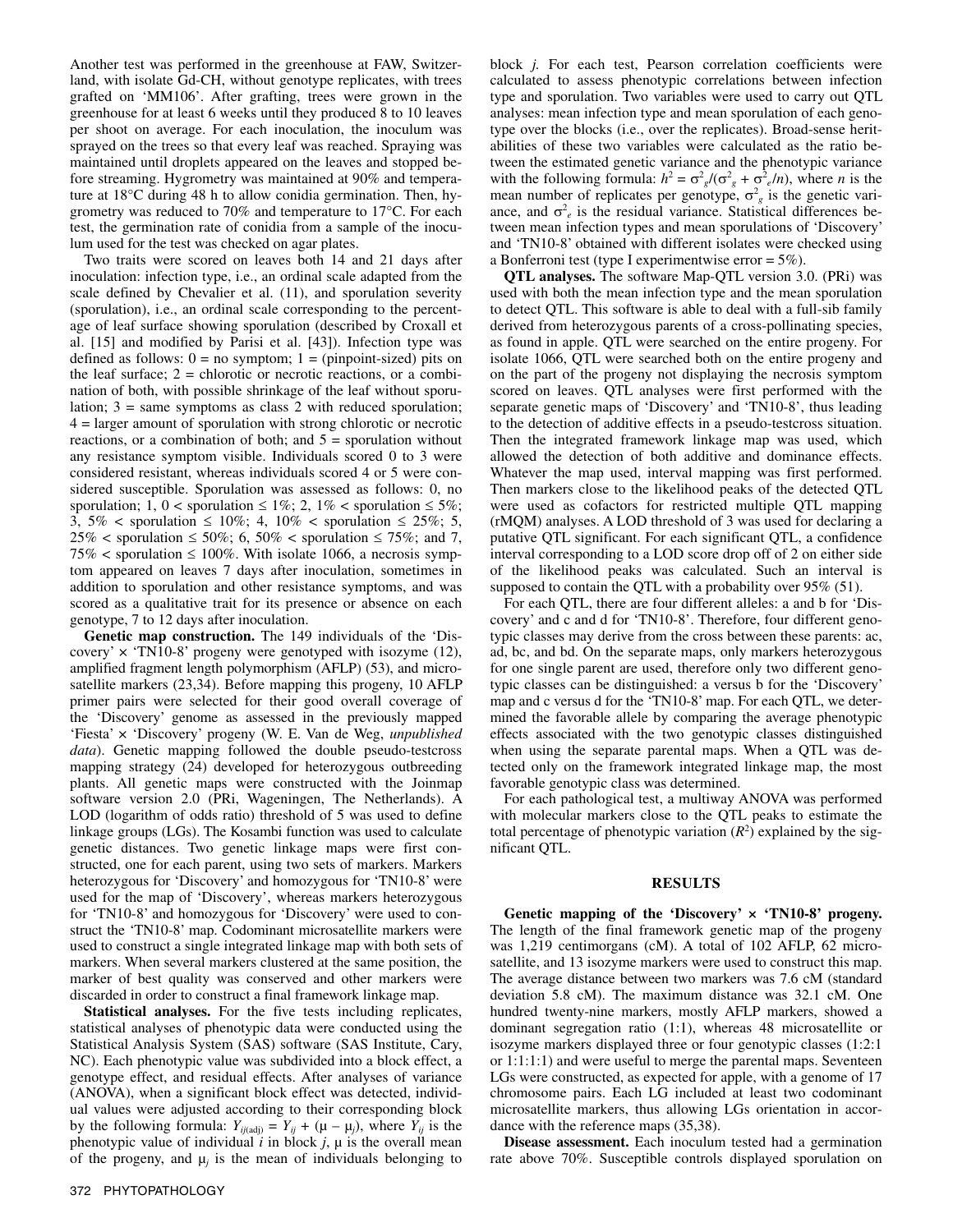leaves for each test, with homogeneous infection types over replicates and some slight variations in sporulation.

**Parents.** Parents were always less susceptible than the control genotypes. Symptoms observed on parents often varied between replicates during the same experiment, but no parent was scored as both susceptible and resistant in the same experiment, except for 'Discovery' with isolate EU-NL24, with infection types ranging between 2 and 5. The observation of the mean infection type and the mean sporulation over replicates shows that the resistance level of both parents varied greatly with the isolate tested (Table 3). Unfortunately, genotypes of the parents were not available during the test of isolate 302, so their resistance level could not be checked during the experiment.

**Progeny.** In spite of the existence of variations in infection type and sporulation over replicates in the progeny, ANOVA led to the detection of significant differences among genotypes for each test. For each test, the number of susceptible individuals increased between 14 and 21 days after inoculation. Very few fully resistant individuals were observed, except with isolate 104, which means that very few escapes occurred during experiments. For isolate EU-D42, two of the three blocks inoculated were not scored, because in these blocks, numerous chlorosis symptoms appeared on leaves on every tree, which were probably not related with scab resistance symptoms. Therefore, for this isolate, only one replicate per genotype was finally taken into account. Block effects were significant for all tests with replicates, except with isolate 1066, therefore individual infection type and sporulation were adjusted according to the block effects. Comparison of mean infection type between experiments showed that the progeny was on average resistant (infection type of ≤3) to isolates 104, Gd-CH, and MLI and susceptible (infection type of >3) to isolates EU-D42 and EU-NL24, whereas its resistance to isolates 302, 1066, and EU-B04 was intermediate (Table 2). The mean infection type and the mean sporulation were highly correlated, with Pearson correlation coefficients ranging from 0.66 to 0.93 ( $P \le 0.0001$ ). Broad-sense heritability ranged from 0.51 to 0.90 depending on the isolate (Table 2). For isolates 302, EU-D42, and EU-NL24, the distribution of mean infection type in the progeny was skewed toward susceptibility, whereas it was skewed toward resistance for isolate 104 (Fig. 1).

**Genetic mapping of a major resistance gene.** Eighty of the 149 individuals of the progeny displayed the necrosis symptom scored on leaves 7 to 12 days after inoculation with isolate 1066. Some individuals displayed both slight sporulation and necrosis symptoms on leaves, sometimes even on the same leaf. This symptom was mapped as a qualitative trait with the Joinmap software version 2.0 on LG12 at 0.5 cM from the microsatellite marker CH01d03 (Fig. 2). The mapped gene was called *Vg* (described below). The mean infection type of the individuals displaying this necrosis symptom, 21 days after inoculation, was  $2.3 \pm 0.6$  ( $\pm$  standard deviation), whereas it was  $4.1 \pm 0.7$  for the individuals not displaying it.

**QTL analyses.** A total of 24 QTL and one major gene distributed over six different genomic regions of the 'Discovery' × 'TN10-8' integrated framework linkage map were significantly associated with scab resistance. Eleven QTL were detected using the map of 'Discovery', whereas eight QTL were detected using the map of 'TN10-8'. These 19 QTL, and five additional QTL, were detected using the integrated linkage map. QTL were detected at similar map positions with mean infection type and mean sporulation, with almost equal LOD and  $R^2$  values (percentage of phenotypic variation). Most QTL were detected 14 and 21 days after inoculation at similar map positions but with higher LOD scores 21 days after inoculation and more accurate positions. Only results obtained with the mean infection type by  $rMQM$  21 days after inoculation are shown (Table 4). The  $R^2$  each QTL accounted for ranged from 4.1 to 82.7% (Table 4). The total *R*<sup>2</sup> accounted for by all QTL for resistance to one isolate ranged

from 13 to 84% (Table 2). Nineteen of the 24 QTL detected were located in only three different genomic regions on LG1, LG2, and LG17 (Fig. 2). These regions were detected with different LOD and  $R<sup>2</sup>$  values depending on the isolate tested (Table 4), but confidence intervals overlapped.

On LG1, QTL were detected with every isolate except isolates 302 (race 6) and 1066 (race 7). The QTL with the weakest effect was detected with isolate EU-NL24 ( $R^2 = 4.1\%$ ). Although it was detected with a LOD smaller than 3, it was not discarded because its map position was the same as that of the other QTL detected on this LG. The QTL with the strongest effect was detected with isolate MLI  $(R^2 = 51.1\%)$ . All confidence intervals of these QTL overlapped on a common segment flanked by the markers PGM-1 and CH-*Vf*1. For each QTL, the favorable allele was the c allele derived from 'TN10-8'.

On LG2, QTL were detected with every isolate except isolates Gd-CH ('Golden Delicious' isolate) and 1066 (race 7). QTL effects ranged from 5.1% (isolate MLI, mixture of isolates) to 25.8% (isolate 302, race 6). The confidence intervals of all the QTL located on this LG overlapped. The resistance allele was a toward isolates EU-B04 and EU-NL24, c toward isolate 302, and d toward isolate MLI. The QTL for resistance to isolates 104 and EU-D42 on LG2 were detected only when using the integrated linkage map. The most favorable combination of alleles at these loci was a+d.

On LG5, two QTL with likelihood peaks close to the microsatellite marker CH04e03 were detected. One of them was involved in the resistance toward isolate EU-B04 (race 1). Its favorable effects were derived from the a allele of 'Discovery'. The other QTL was detected with isolate MLI (mixture of isolates). Favorable effects at this QTL were associated with the allele combination a+c.

On LG17, QTL were detected with every isolate except isolate 1066. QTL effects ranged from 4.7% (isolate MLI, mixture of isolates) to 19.4% (isolate 104, race 1). The confidence intervals of all the QTL located on this region of LG17 overlapped. For QTL detected with isolates 104, EU-B04, 302, Gd-CH, and MLI, favorable effects were derived from the a allele of 'Discovery'. The QTL for resistance to isolates EU-D42 and EU-NL24 were detected only when using the integrated linkage map. The most favorable combination of alleles for these QTL was a+c.

Three QTL were identified with only one isolate. A QTL was detected on LG12 with isolate 1066. Its effect was very strong  $(R<sup>2</sup> = 82.7%)$ . Its likelihood peak was at the same map position as the major gene identified with the necrosis symptom scored on leaves, and favorable effects were derived from the same allele of 'Discovery' (a). No other QTL was detected with isolate 1066 (race 7), neither on the entire progeny nor in the part of the

TABLE 3. Mean infection type and mean sporulation of the apple genotypes 'Discovery' and 'TN10-8' according to the isolate testeda

|               | Infection type   |                   |                  | Sporulation       |  |  |
|---------------|------------------|-------------------|------------------|-------------------|--|--|
| Inoculum      | Discovery        | TN10-8            | Discovery        | TN10-8            |  |  |
| 1066          | 1.7 <sub>B</sub> | $4.3_{AB}$        | $0.0_{\rm B}$    | 3.0 <sub>B</sub>  |  |  |
| <b>EU-D42</b> | 5.0              | 5.0               | 3.0              | 5.0               |  |  |
| 104           | 0.7 <sub>B</sub> | 1.7 <sub>c</sub>  | 0.0 <sub>B</sub> | 0.0 <sub>c</sub>  |  |  |
| $Gd$ -CH      | 0.0              | 2.0               | 0.0              | 0.0               |  |  |
| EU-NL24       | $4.0_A$          | $5.0_A$           | $2.0_A$          | $6.8_A$           |  |  |
| $EU-B04$      | $2.0_B$          | 3.0 <sub>BC</sub> | 0.0 <sub>B</sub> | 1.0 <sub>BC</sub> |  |  |
| <b>MLI</b>    | 1.0 <sub>B</sub> | 2.2 <sub>c</sub>  | $0.0_{\rm B}$    | 0.2 <sub>c</sub>  |  |  |

<sup>a</sup> Replicates of 'Discovery' and 'TN10-8' were included in the randomized complete block design used for the pathological tests of the progeny. Only one replicate was available for both isolate EU-D42 and isolate Gd-CH so results obtained with these isolates could not be included in this test. For each parameter used (within columns), means obtained with different isolates were compared using a Bonferroni test (type I experimentwise error = 5%). The letters A, B, and C following means refer to the different groups that could be distinguished between means by this test.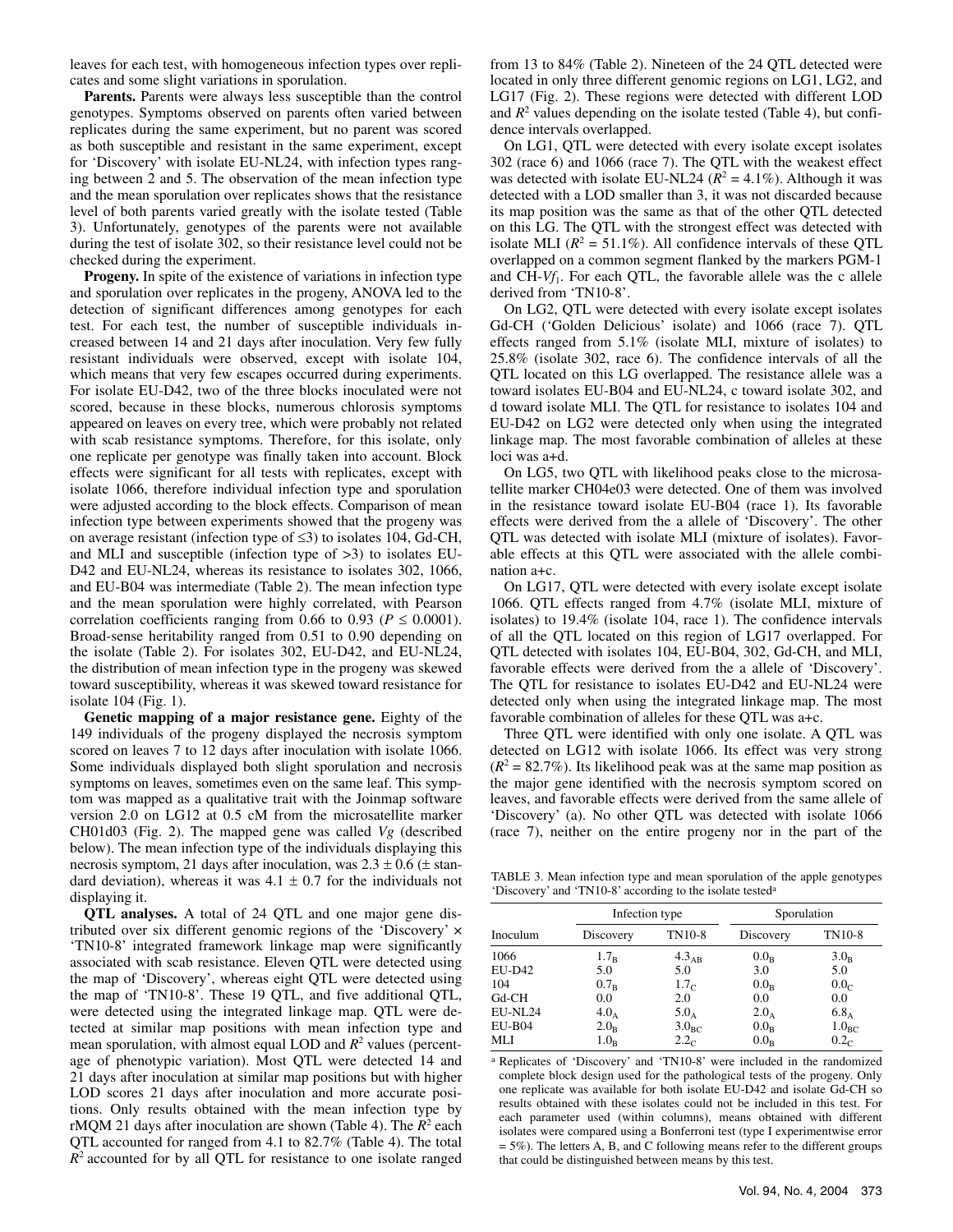progeny without necrosis on leaves. Two other isolate-specific QTL were detected with isolate EU-B04 on LG13 and with isolate EU-NL24 on LG15. Their effects were weak  $(R^2 < 8\%)$ .

## **DISCUSSION**

**Experimental design.** Scab incidence varied greatly between experiments in the progeny, which displayed on average a strong to intermediate resistance after inoculation with isolates 104, EU-B04, Gd-CH, MLI, and 1066, whereas it was susceptible to isolates EU-D42, 302, and EU-NL24 (Table 2). These differences probably reflect differences in aggressiveness or in virulence between isolates, since inoculations and environmental conditions were rather homogeneous between experiments.

Resistance of the progeny to isolate 104 was particularly strong. Some of the individuals scored as resistant might be escapes. Some nongrowing individuals also could have been accidentally scored, leading to nonrepresentative scores, owing to the occurrence of ontogenic resistance in the older leaves. Nevertheless, the calculation of the mean infection type over replicates reduced the error due to the putative occurrence of escapes. A higher concentration for isolate  $104$  ( $>3 \times 10^5$  spores per ml) should be used in further experiments to confirm the high resistance level of the progeny. Similarly, a lower inoculum concentration  $( $3 \times 10^5$  spores per)$ ml) should be used in further experiments to confirm the high susceptibility of the progeny to isolates EU-D42 and EU-NL24.

In spite of the lack of variability observed in the progeny for some of the isolates tested, several QTL could be detected with



Fig. 1. Frequency distribution of the mean infection type for the eight isolates tested in the 'Discovery' (D) × 'TN10-8' (T) progeny 21 days after inoculation. [*x*:*y*] on *x* axis means: *x* ≤ mean infection type < *y*. For the tests carried out without genotype replicates, the infection type is indicated because no mean could be calculated. For isolate 302, parental genotypes were not available and could not be inoculated with the progeny.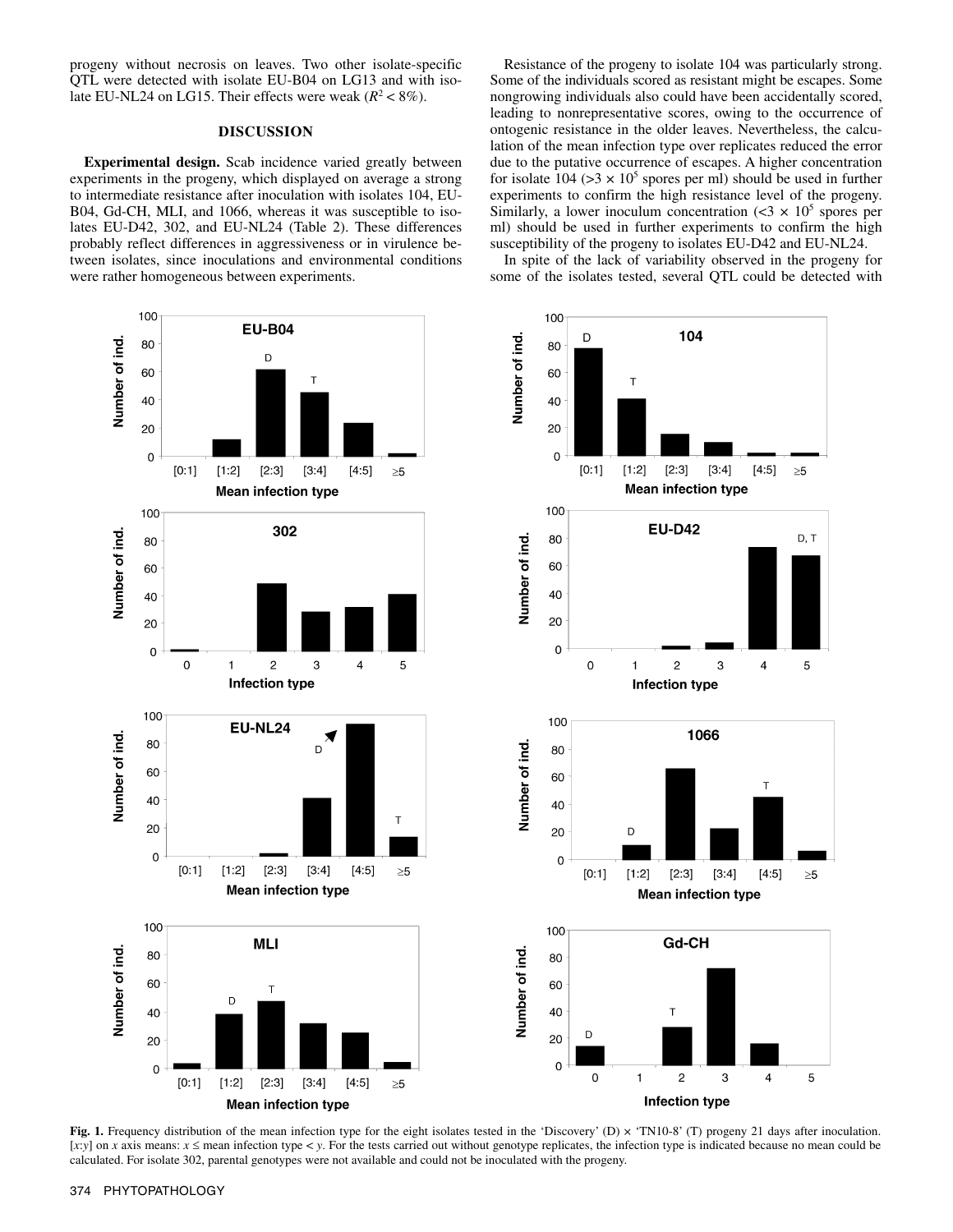every isolate. One to five resistance loci were identified according to the isolate tested. For each isolate, the comparison between broad-sense heritability and total phenotypic variation accounted for by QTL (Table 2) shows that there is often an important part of phenotypic variation that remains unexplained. This may result from (i) the reduced size of our progeny, which could have prevented the detection of minor QTL; (ii) the existence of resistance loci in genomic regions not covered by our genetic map; or (iii)



**Fig. 2.** Genetic positions (in centimorgans) of the scab resistance quantitative trait loci (QTL) detected by restricted multiple QTL mapping in the 'Discovery' (D) × 'TN10-8' (T) progeny with the mean infection type, 21 days after inoculation, with a LOD of >3. QTL are represented by rectangles. Only the linkage groups (LG) carrying resistance loci are represented. Their denotation follows the denotation of Maliepaard et al. (38). CH0.*y*, microsatellite markers, developed at ETH Zürich by Liebhard et al*.* (34); E*x*M*y*, amplified fragment length polymorphism markers; and other markers: enzymes. The letters D, T, or DT after every marker indicate the name of the parent(s) for which the marker was heterozygous. The two possible positions of the major scab resistance genes *Vr* and *Vh8*, mapped in other progenies (7,25), are indicated on LG2.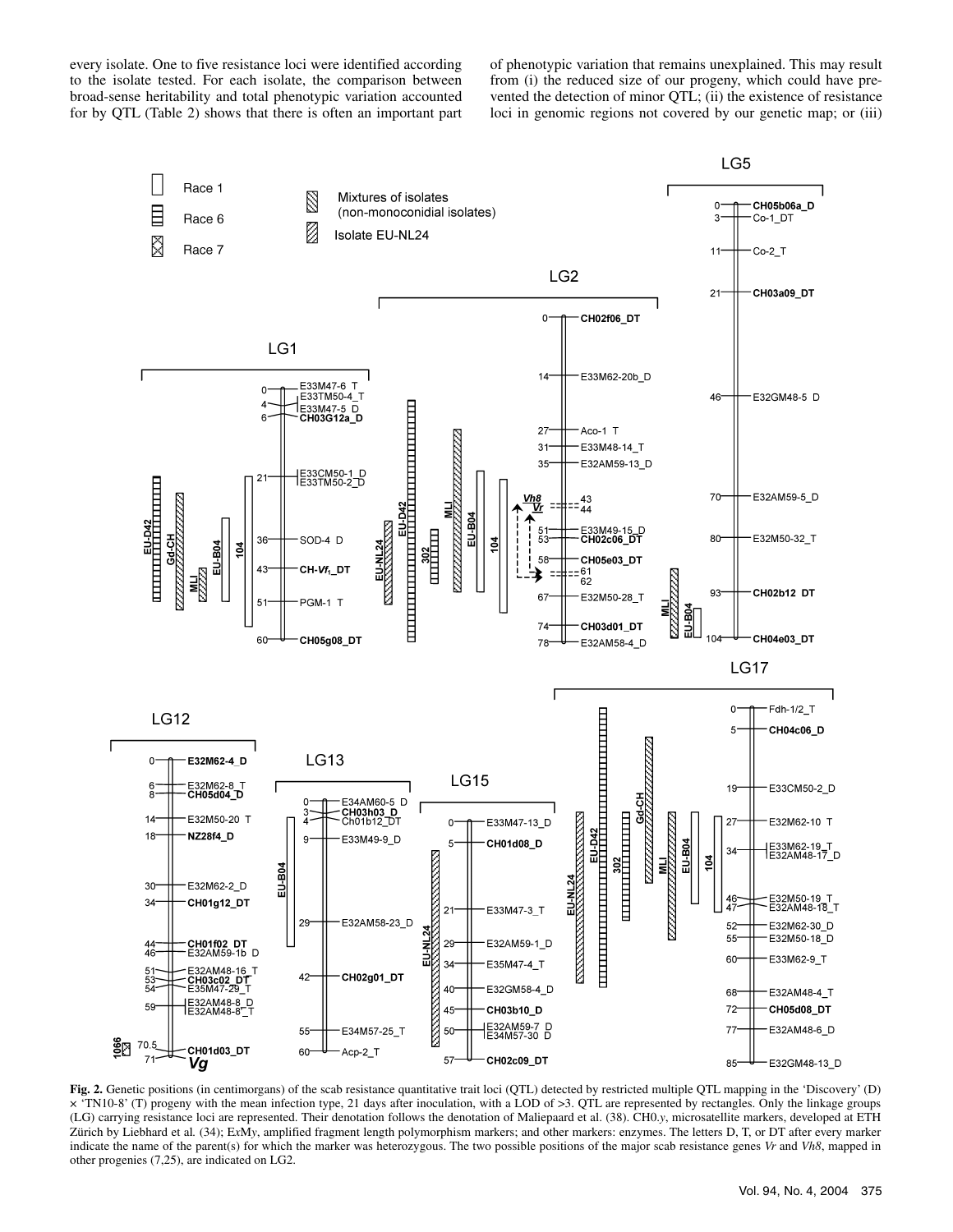epistatic interactions between genes dispersed in the genome, which were not tested in this study. Several studies actually demonstrated that epistasis may occur between different loci involved in partial disease resistance (1,30,39,50).

Numerous QTL were detected at similar positions on LG1, LG2, and LG17 after independent experiments with different isolates. This increases the confidence in the weak effect QTL detected at these positions with some of the isolates (for instance, EU-NL24 on LG1 and 104 on LG2). QTL with overlapping confidence intervals and close likelihood peaks might be considered as one single QTL. We thus consider that we detected only three different major QTL on LG1, LG2, and LG17 with broad-spectra of action toward the isolates tested, and a single QTL for resistance to two isolates on LG5. It does not imply that there is one single gene determining partial scab resistance in each of these genomic regions; confidence intervals are too wide to determine if there is one single gene or several linked genes underlying each QTL.

**Three major genomic regions involved in partial resistance to scab in apple.** Each of the three genomic regions detected on LG1, LG2, and LG17 in this study was identified with most of the isolates tested. The other QTL on LG5, LG12, LG13, and LG15 were detected with only one or two different isolates. These results might be compared with results previously obtained in other apple progenies. Five QTL for scab resistance were already reported by Durel et al.  $(17)$  in a 'Prima'  $\times$  'Fiesta' progeny inoculated in a controlled climatic chamber with isolates 302 and EU-D42 (race 6). One of these QTL was identified on LG1 with isolate 302 in 'Prima' around *Vf*, and a second QTL for resistance to both isolates EU-D42 and 302 was detected on LG17 in

'Fiesta'. Seven QTL were identified by Liebhard et al. (36) in a 'Fiesta' × 'Discovery' progeny in field conditions. One of these QTL was mapped on LG17 in both 'Fiesta' and 'Discovery'. Our results thus confirm the involvement of these genomic regions on LG1 and LG17 in partial scab resistance.

We also detected new genomic regions associated with partial resistance to scab. In particular, the broad-spectrum QTL detected on LG2 with every isolate, except isolates 1066 and Gd-CH, was never identified previously. Similarly, the QTL detected on LG5 (with isolates MLI and EU-B04), LG13 (isolate EU-B04), and LG15 (isolate EU-NL24) in the 'Discovery'  $\times$  'TN10-8' progeny were never identified previously. Conversely, several QTL identified in the previous studies were not confirmed here. Most of the QTL identified in the 'Fiesta'  $\times$  'Discovery' progeny were not identified in this study. A strong-effect QTL was detected at the same location on LG11 in both the 'Prima'  $\times$  'Fiesta' and the 'Fiesta' × 'Discovery' progenies but was not detected here, though it was reported by Liebhard et al. (36) that 'Discovery' carries a favorable allele at this QTL.

The observation of QTL detected in only one or two of these three progenies may be attributed to several reasons: (i) parents of the three progenies are different, except 'Discovery' which is common to two of the progenies; (ii) the isolates tested in these progenies are different, except isolates EU-D42 and 302 which were tested in the 'Prima'  $\times$  'Fiesta' and the 'Discovery'  $\times$  'TN10-8' progenies; (iii) greenhouse and field conditions are very different in terms of plants age and environmental conditions, so that different QTL might be expressed in these different environments; and (iv) for the common parent 'Discovery', QTL expression might be influenced differently by the genetic background of the

TABLE 4. Parameters associated with the quantitative trait loci (QTL) for scab resistance detected by restricted multiple QTL mapping with the mean infection type scored 21 days after inoculation in the 'Discovery' x 'TN10-8' progeny, according to the linkage group (LG) on which they were mapped and to the isolate tested

|      |               |                  | Distance |                        | Confidence    |                 |                 |                 |                 |              | Favorable    |                     |
|------|---------------|------------------|----------|------------------------|---------------|-----------------|-----------------|-----------------|-----------------|--------------|--------------|---------------------|
| LG   | Isolate       | LOD <sup>a</sup> | $(cM)^b$ | $R^2$ (%) <sup>c</sup> | interval (cM) | ac <sup>d</sup> | ad <sup>d</sup> | bc <sup>d</sup> | bd <sup>d</sup> | Mape         | allelef      | Marker <sup>g</sup> |
| LG1  | $EU-B04$      | 15.86            | 45.4     | 25.6                   | 19.2          | 1.86            | 2.75            | 2.11            | 2.94            | T            | $\mathbf{c}$ | $CH-Vf_1$           |
|      | 104           | 4.17             | 52.6     | 23.2                   | 35.2          | 0.94            | 1.58            | 0.97            | 2.27            | T            | $\mathbf c$  | $PGM-1$             |
|      | <b>EU-D42</b> | 4.61             | 40.1     | 13.7                   | 29.2          | 4.03            | 4.59            | 4.17            | 4.52            | T            | $\mathbf{c}$ | $CH-Vf_1$           |
|      | EU-NL24       | 2.18             | 42.1     | 4.1                    | 60.4          | 3.36            | 3.62            | 3.22            | 3.38            | T            | $\mathbf{c}$ | $CH-Vf_1$           |
|      | MLI           | 26.59            | 47.4     | 51.1                   | 7.2           | 1.49            | 3.14            | 1.89            | 3.46            | $\mathbf T$  | $\mathbf c$  | $PGM-1$             |
|      | Gd-CH         | 4.62             | 43.4     | 12.7                   | 29.4          | 1.51            | 2.37            | 1.84            | 2.47            | $\mathbf T$  | $\mathbf c$  | $CH-Vf_1$           |
| LG2  | $EU-B04$      | 6.99             | 57.1     | 9.5                    | 21.6          | 1.87            | 1.60            | 2.25            | 2.16            | $\mathbf{D}$ | a            | CH05e03             |
|      | 104           | 3.62             | 58.3     | 8.4                    | 32.7          | 0.98            | 0.04            | 0.54            | 0.67            | $D+T$        | $a+d$        | CH05e03             |
|      | 302           | 12.43            | 58.3     | 25.8                   | 13.8          | 1.99            | 3.03            | 2.15            | 3.61            | T            | $\mathbf{c}$ | CH05e03             |
|      | <b>EU-D42</b> | 4.06             | 44.7     | 13.0                   | 49.9          | 4.17            | 3.58            | 4.08            | 3.98            | $D+T$        | a+d          | E33M49-15           |
|      | EU-NL24       | 12.60            | 58.3     | 25.7                   | 20.7          | 3.37            | 3.47            | 4.14            | 4.08            | D            | a            | CH05e03             |
|      | MLI           | 3.88             | 44.7     | 5.1                    | 42.7          | 1.51            | 1.04            | 1.76            | 1.20            | $\mathbf T$  | d            | CH02c06             |
| LG5  | $EU-B04$      | 12.57            | 102.6    | 20.8                   | 5.3           | 1.66            | 1.97            | 2.78            | 2.39            | D            | a            | CH04e03             |
|      | MLI           | 5.40             | 100.6    | 12.5                   | 15.8          | 1.34            | 2.11            | 2.53            | 2.06            | $D+T$        | $a + c$      | CH04e03             |
| LG12 | 1066          | 62.81            | 70.7     | 82.7                   | 3.4           | 2.06            | 1.98            | 4.17            | 3.83            | D            | a            | Vg                  |
| LG13 | $EU-B04$      | 3.54             | 23.4     | 5.5                    | 31.9          | 1.81            | 1.60            | 2.07            | 2.08            | D            | a            | E32AM58-23          |
| LG15 | EU-NL24       | 3.8              | 24.7     | 7.7                    | 47.0          | 3.36            | 3.36            | 3.77            | 3.69            | $\mathbf D$  | a            | E32AM59-1           |
| LG17 | $EU-B04$      | 4.93             | 33.5     | 6.3                    | 22.2          | 1.88            | 2.13            | 2.36            | 2.45            | D            | a            | E32AM48-17          |
|      | 104           | 7.12             | 35.5     | 19.4                   | 23.2          | 0.96            | 0.77            | 1.88            | 1.85            | $\mathbf D$  | a            | E32AM48-17          |
|      | 302           | 5.64             | 39.5     | 13.1                   | 26.2          | 1.90            | 1.98            | 2.80            | 2.90            | D            | a            | E32AM48-17          |
|      | <b>EU-D42</b> | 3.16             | 41.5     | 9.0                    | 67.7          | 4.05            | 4.40            | 4.25            | 4.60            | $D+T$        | $a + c$      | E32AM48-17          |
|      | EU-NL24       | 4.07             | 39.5     | 10.0                   | 41.1          | 3.34            | 3.81            | 3.77            | 3.81            | $D+T$        | $a + c$      | E32AM48-17          |
|      | MLI           | 5.00             | 37.5     | 4.7                    | 30.2          | 1.51            | 1.99            | 2.18            | 2.35            | D            | a            | E32AM48-17          |
|      | $Gd$ -CH      | 6.35             | 20.6     | 19.0                   | 34.8          | 1.47            | 1.60            | 2.44            | 2.58            | D            | a            | E33CM50-2           |

a Maximum LOD (logarithm of odds ratio) score (likelihood peak).

b Map position of the maximum LOD score.

c Proportion of phenotypic variation explained by individual QTL.

<sup>d</sup> Mean infection type associated with the four genotypic classes (ac, ad, bc, or bd) present in 'Discovery' (ab) and 'TN10-8' (cd) at the likelihood peak of each QTL.

<sup>e</sup> Parental map on which each QTL was detected: D, map of 'Discovery'; T, map of 'TN10-8'; and D+T, integrated linkage map.<br><sup>f</sup> Most favorable parental allele associated with scab resistance; when QTL were detected only o  $(a+c \text{ or } a+d)$ .

<sup>g</sup> Molecular marker the closest to the likelihood peak of each QTL (integrated linkage map).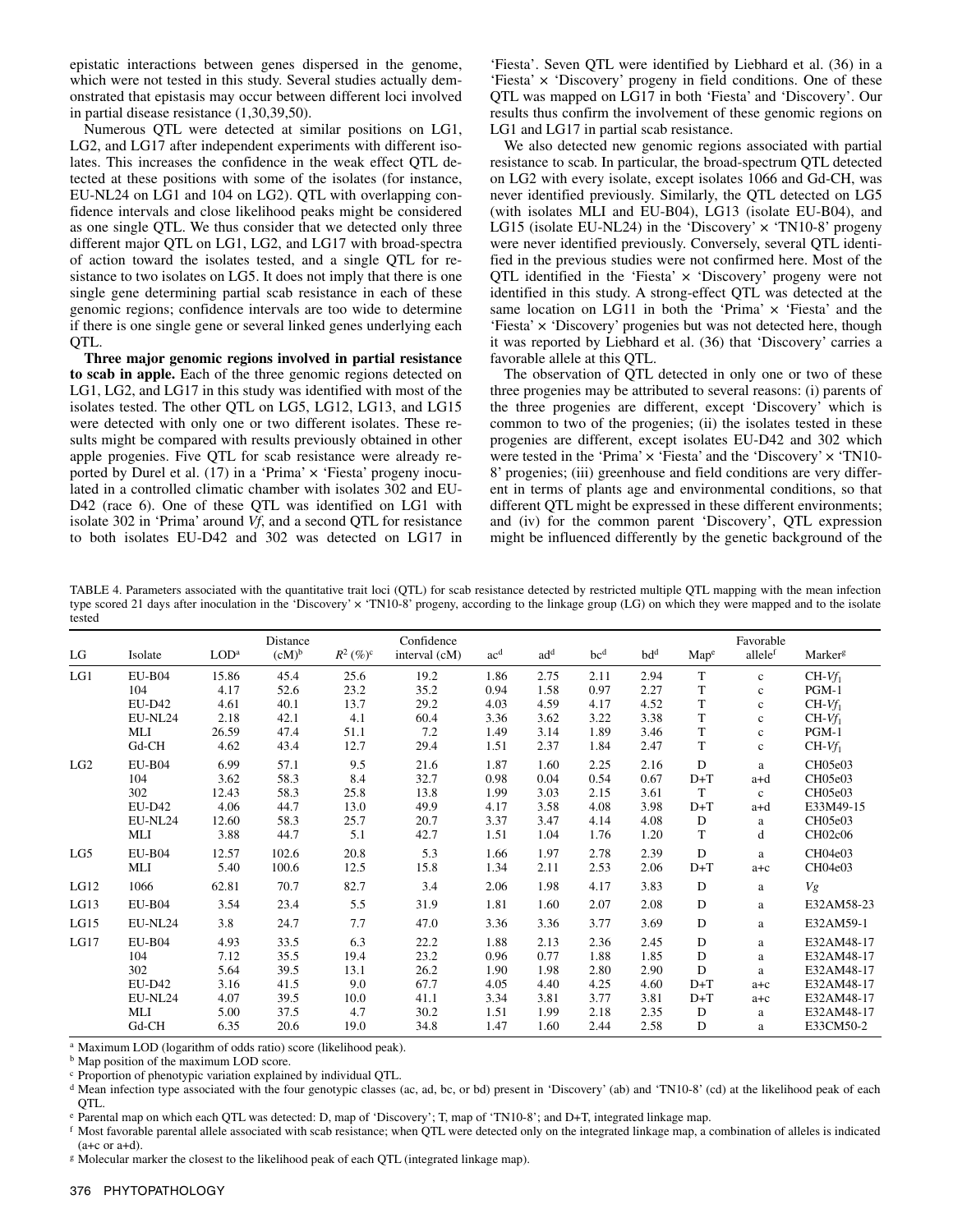other parent, either 'TN10-8' or 'Fiesta'. To allow relevant comparisons, the 'Prima' x 'Fiesta' and 'Fiesta' x 'Discovery' progenies should be tested with the same isolates that were used here, in similar greenhouse conditions.

**Co-localizations of QTL with major genes.** Three major scab resistance genes previously mapped in other apple progenies colocalize with the QTL identified on LG1 and LG2 in the present study. On LG1, most of the likelihood peaks of the QTL detected with the different isolates tested were located a maximum of 4 cM from the microsatellite marker CH-*Vf*1 (except for isolate 104 with 9 cM). This marker is very tightly linked to the *Vf* locus in other apple genotypes (A. Patocchi, *personal communication*). On LG2, the major scab resistance gene *Vr* was recently mapped at 7.8 cM from the microsatellite marker CH02b10 (27). This marker was mapped 1 cM above the microsatellite marker CH02c06 in the 'Fiesta'  $\times$  'Discovery' progeny (34), which is close to most of the likelihood peaks of the QTL detected on LG2 (maximum 8 cM). In addition, the position of the scab R-gene *Vh8* can be estimated a maximum of 9.5 cM from CH02b10 (8). There are two possible positions for each gene on the 'Discovery'  $\times$ 'TN10-8' map (Fig. 2).

Co-localizations between major resistance genes and resistance QTL mapped in distinct progenies of the same species were frequently observed in a number of other pathosystems (3,9,20–22, 28,31,54). Most of the molecularly characterized R-genes belong either to families of tightly linked genes or to allelic series (27). Therefore, QTL and major genes co-localizing could be either members of the same allelic series, as suggested by Robertson (49), or closely linked members of the same gene family segregating in two distinct progenies. At the molecular level, it is clear that some QTL share structural and functional similarities with Rgenes. It has been demonstrated that genes sharing a common structure with R-genes could trigger a weak resistance. For instance, in rice, the gene *Xa21D*, belonging to the *Xa21* gene family, was shown to confer a partial resistance phenotype to bacterial blight (55). A similar case was observed in tomato with a member of the multigene family *I2C*, referred to as *I2C*-*1* (41).

The co-localization of the QTL detected on LG1 with *Vf* raises the possibility that both types of genes belong to the same gene family or to the same allelic series. It was recently reported that *Vf* probably belongs to a family of closely linked genes (52,57), called *HcrVf*, with strong homologies with the *Cf* resistance gene family members, particularly to *Cf9* (52). The gene (or genes) underlying the QTL detected in the 'Discovery'  $\times$  'TN10-8' progeny might be allelic or paralogous members of this gene family and thus share strong structural and functional similarities with these genes. Similarly, the gene (or genes) underlying the QTL detected on LG2 might be related to *Vr* or to *Vh8*, which have not yet been characterized. Conversely, no QTL was detected close to the major gene *Vg* on LG12 with other isolates, except isolate 1066. The same situation was observed in the 'Prima' × 'Fiesta' progeny, where *Vg* was already mapped (18). This does not mean that *Vg* is the only functional scab resistance allele in this genomic region. It could belong to a gene family or to an allelic series of which other members have not yet been identified.

**Isolate specificity of the QTL.** The use of eight isolates of *V. inaequalis* in this experiment allowed us to determine the individual spectra of action of the detected QTL. Two isolate-specific QTL were found on LG13 and LG15 with isolates EU-B04 and EU-NL24, respectively. A more complex situation was found for the other QTL identified, which were neither clearly isolate-specific nor completely generalists. The same QTL was detected on LG2 with every isolate except isolates Gd-CH and 1066, but favorable effects derived from three different alleles according to the isolate (a, c, or d) or from a combination between two alleles. Therefore, there were at least three different resistance alleles with different specificities on this LG. In contrast, all favorable effects on LG1, LG5, and LG17 were conferred by the same

allele (c, a, and a, respectively), with an exception on LG17 where the most favorable effects sometimes derived from the combination of alleles a+c. In these cases, favorable effects may derive either from one single gene with a broad spectrum of action or from several more specific closely linked genes in coupling phase.

Most studies in which several isolates were used to detect QTL for resistance report either only broad-spectrum QTL and no isolate-specific QTL (40,58) or a combination of broad-spectrum QTL with strong effects on resistance and isolate-specific QTL with minor effects on resistance  $(2,9,10,47)$ . Our results are more complex, since (i) some of the isolate-specific QTL detected had strong effects on resistance (for instance the QTL on LG5), (ii) some QTL had a broad spectrum of action but it was never complete (QTL on LG1, LG2, and LG17), and (iii) the QTL on LG2 displayed alleles conferring different specificities. This greater complexity probably partly derives from the larger number of isolates tested in this study. If more isolates belonging to distinct pathotypes were tested in other pathosystems, more QTL with incomplete spectrum of action, or with alleles conferring different specificities, might be found.

The identification of isolate- or race-specific QTL in a number of pathosystems (9,10,16,21,31,47) and the co-localization of QTL with R-genes suggest that some QTL are involved in pathogen recognition. Parlevliet and Zadoks (45) proposed that genes for partial resistance to pathogens might be, as well as major resistance genes, involved in a gene-for-gene relationship with avirulence genes of the pathogen, either major or minor. Nevertheless, to our knowledge, the evidence of a direct interaction between the product of a QTL for resistance and the matching avirulence factor is still lacking. Interestingly, in our study, the QTL on LG1 had strong effects on the isolates blocked by *Vf* but weak or no effects on the isolates able to overcome *Vf*. From these results, it can be hypothesized that the gene (or genes) underlying this QTL is involved in a gene-for-gene relationship with *avrVf*, or with another avirulence gene present only in the races blocked by *Vf*.

Conversely, the QTL on LG17 was involved in the resistance to every isolate except isolate 1066. It does not co-localize with any known major resistance gene, and one single favorable allele at this QTL conferred resistance. Therefore, this region might be involved in general, nonspecific defense mechanisms. The absence of QTL for resistance to isolate 1066 might be due to the strong effect of *Vg*, preventing the detection of QTL with smaller effects.

**Identification and denotation of a major resistance gene.**  The necrosis symptom scored on leaves was clearly associated with resistance, though a few genotypes displayed both sporulation and necrosis symptom. In fact, a strong QTL  $(R^2 = 82.7\%)$ was detected at the same location as the major resistance gene causing the necrosis symptom. This major resistance gene is probably *Vg* because (i) the necrosis symptom it causes is very similar to the symptom caused by *Vg* in 'Golden Delicious' and 'Prima' (4,18) and (ii) its map position at the bottom of LG12 is the same as the position of *Vg* (18). The pedigrees of 'Prima' and 'Discovery' are not known beyond the grandparents, but it can be hypothesized that 'Prima', 'Golden Delicious', and 'Discovery' share a common ancestor carrying *Vg*.

**Consequences for the construction of scab-resistant cultivars in apple.** The QTL on LG17 is particularly interesting for breeding purposes because it was detected with every isolate except isolate 1066 (race 7) in the greenhouse, it was detected in field conditions (36), and it is present in two distinct cultivars (Fiesta and Discovery). The QTL on LG2 is also of high interest because it confers a high resistance level against some strains of the new races 6 and 7. Nevertheless, the different favorable alleles with complementary specificities at this QTL might be difficult to introduce in the same genotype since some of them are in repulsion phase. The QTL on LG2 and LG17 are flanked by several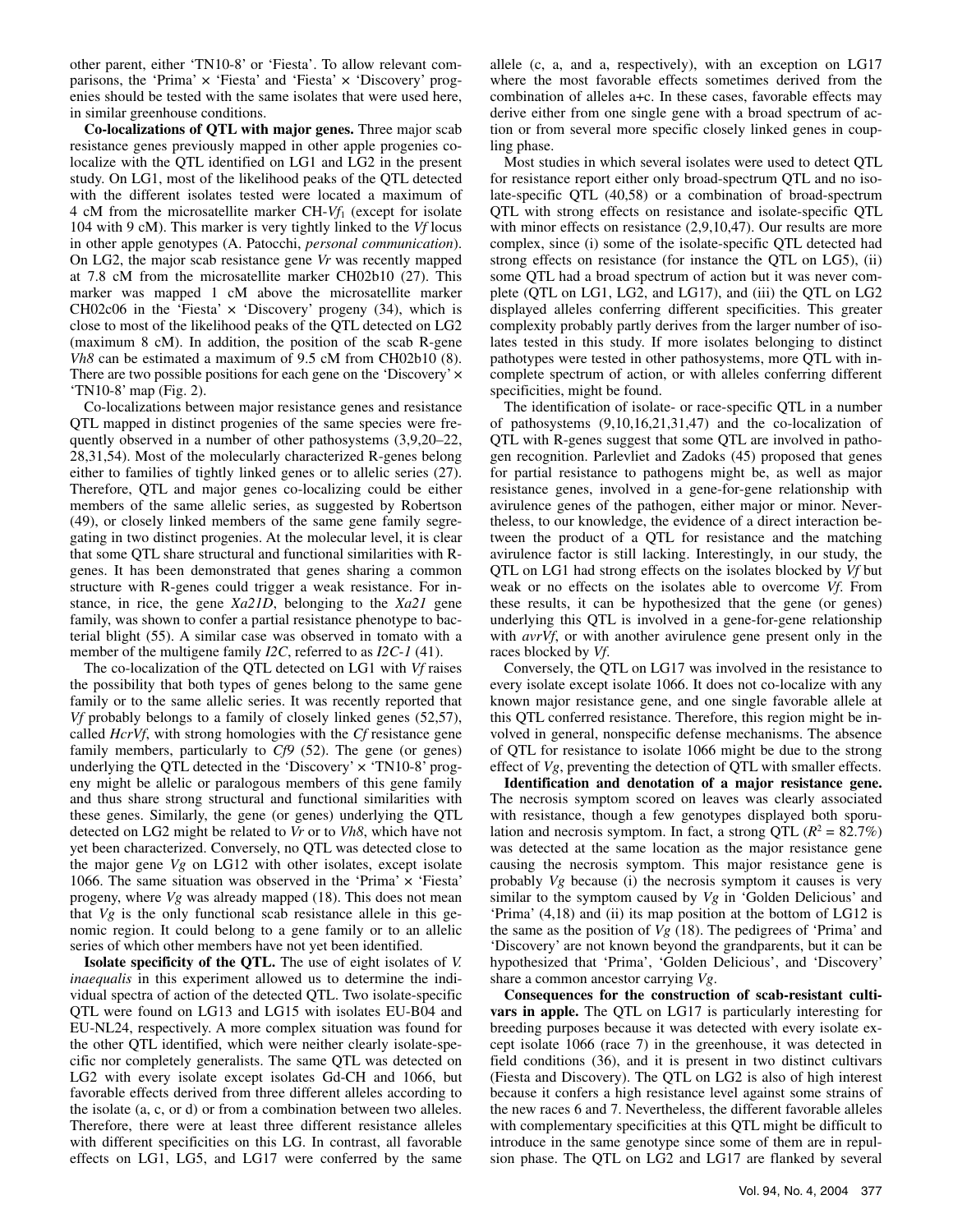microsatellite markers that can directly be used in marker-assisted selection. The major gene *Vg*, though already overcome by races 1 to 6, will be useful to confer resistance against race 7 once userfriendly molecular markers are available for marker-assisted selection. In the future, individuals carrying different combinations of QTL will be selected in this progeny and planted in an orchard where new races of *V. inaequalis* are present, in order to challenge the efficiency and the durability of their resistance to scab.

#### **ACKNOWLEDGMENTS**

This work was partly supported by the European project FAIR5 CT97- 3898 (DARE: Durable Apple Resistance in Europe). We thank F. Laurens and B. Le Cam for useful comments on the manuscript and A. Fouillet, V. Fouillet, J. Gaudin, M.-P. Joly, E. Ruiz, H. Labit, N. Vallet, and M. Stankiewicz for excellent technical assistance.

#### **LITERATURE CITED**

- 1. Ahmadi, N., Albar, L., Pressoir, G., Pinel, A., Fargette, D., and Ghesquiere, A. 2001. Genetic basis and mapping of the resistance to *Rice yellow mottle* virus. III. Analysis of QTL efficiency in introgressed progenies confirmed the hypothesis of complementary epistasis between two resistance QTL. Theor. Appl. Genet. 103:1084-1092.
- 2. Arru, L., Francia, E., and Pecchioni, N. 2003. Isolate-specific QTLs of resistance to leaf stripe (*Pyrenophora graminea*) in the 'Streptoe' × 'Morex' spring barley cross. Theor. Appl. Genet. 106:668-675.
- 3. Bai, Y., Huang, C.-C., van der Hulst, R., Meijer-Dekens, F., Bonnema, G., and Lindhout, P. 2003. QTLs for tomato powdery mildew resistance (*Oidium lycopersici*) in *Lycopersicon parviflorum* G1.1601 co-localize with two qualitative powdery mildew resistance genes. Mol. Plant-Microbe Interact. 16:169-176.
- 4. Bénaouf, G., and Parisi, L. 1997. Pathogenicity of *Venturia inaequalis* strains from *Malus floribunda* 821: Comparison with race 6 on apple clones. Pages 8-11 in: Integrated Control of Pome Fruit Diseases. A. M. Berrie, X. M. Xu, D. C. Harris, A. L. Roberts, K. Evans, D. J. Barbara, and C. Gessler, eds. IOBC/WPRS Bull. 20.
- 5. Bénaouf, G., and Parisi, L. 2000. Genetics of host-pathogen relationships between *Venturia inaequalis* races 6 and 7 and *Malus* species. Phytopathology 90:236-242.
- 6. Bénaouf, G., Parisi, L., and Laurens, F. 1997. Inheritance of *Malus floribunda* clone 821 resistance to *Venturia inaequalis*. Pages 1-7 in: Integrated Control of Pome Fruit Diseases. A. M. Berrie, X. M. Xu, D. C. Harris, A. L. Roberts, K. Evans, D. J. Barbara, and C. Gessler, eds. IOBC/WPRS Bull. 20.
- 7. Bus, V., Gardiner, S., Basset, H., Ranatunga, C., and Rikkerink, E. 1999. Marker assisted selection for pest and disease resistance in the New Zealand apple breeding programme. Acta Hortic. 538:541-547.
- 8. Bus, V., Laurens, F., Gardiner, S., Plummer, K., and Rikkerink, E. 2003. Molecular detection reveals a new gene-for-gene combination in the *Malus*–apple scab interaction. Page 217 in: Proc. 8th Int. Congr. Plant Pathol., Vol. 2. Christchurch, New Zealand.
- 9. Caranta, C., Lefebvre, V., and Palloix, A. 1997. Polygenic resistance of pepper to potyviruses consists of a combination of isolate-specific and broad-spectrum quantitative trait loci. Mol. Plant-Microbe Interact. 10:872-878.
- 10. Chen, H., Wang, S., Xing, Y., Xu, C., Hayes, P. M., and Zhang, Q. 2003. Comparative analyses of genomic locations and race specificities of loci for quantitative resistance to *Pyricularia grisea* in rice and barley. Proc. Natl. Acad. Sci. 100:2544-2549.
- 11. Chevalier, M., Lespinasse, Y., and Renaudin, S. 1991. A microscopic study of the different classes of symptoms coded by the *Vf* gene in apple for resistance to scab (*Venturia inaequalis*). Plant Pathol. 40:249-256.
- 12. Chevreau, E., Manganaris, A. G., and Gallet, M. 1999. Isozyme segregation in five apple progenies and potential use for map construction. Theor. Appl. Genet. 98:329-336.
- 13. Conner, P. J., Brown, S. K. and Weeden, N. F. 1997. Randomly amplified polymorphic DNA-based genetic linkage maps of three apple cultivars. J. Am. Soc. Hortic. Sci. 197:350-359.
- 14. Crosby, J. A., Janick, J., Pecknold, P. C., Korban, S. S., O'Connor, P. A., Ries, S. M., Goffreda, J., and Voordeckers, A. 1992. Breeding apples for scab resistance–1945-1990. Fruit Var. J. 46:145-166.
- 15. Croxall, H. E., Gwynne, D. C., and Jenkins, J. E. E. 1952. The rapid assessment of apple scab on leaves. Plant Pathol. 1:39-41.
- 16. Dogimont, C., Leconte, L., Perin, C., Thabuis, A., Lecoq, H., and Pitrat, M. 2000. Identification of QTL contributing to resistance to different strains of cucumber mosaic cucumovirus in melon. Acta Hortic. 510:391-398.
- 17. Durel, C.-E., Parisi, L., Laurens, F., van de Weg, E., Liebhard, R., Koller, B., and Jourjon, M. F. 2003. Genetic dissection of partial resistance against two monoconidial strains of the new race 6 of *Venturia inaequalis* in apple. Genome 46:224-234.
- 18. Durel, C.-E., van de Weg, E., Venisse, J. S., and Parisi, L. 2000. Localisation of a major gene for apple scab resistance on the European genetic map of the Prima × Fiesta cross. Pages 245-246 in: Integrated Control of Pome Fruit Diseases. L. Parisi, ed. IOBC/WPRS Bull. 23.
- 19. Flor, H. H. 1971. Current status of the gene-for-gene concept. Annu. Rev. Phytopathol. 9:75-96.
- 20. Gebhardt, C., and Valkonen, J. P. T. 2001. Organization of genes controlling disease resistance in the potato genome. Annu. Rev. Phytopathol. 39:79-102.
- 21. Geffroy, V., Sevignac, M., De Oliveira, J. C., Fouilloux, G., Skroch, P., Thoquet, P., Gepts, P., Langin, T., and Dron, M. 2000. Inheritance of partial resistance against *Colletotrichum lindemuthianum* in *Phaseolus vulgaris* and co-localization of quantitative trait loci with genes involved in specific resistance. Mol. Plant-Microbe Interact. 13:287-296.
- 22. Ghesquières, A., Albar, L., Lorieux, M., Ahmadi, N., Fargette, D., Huang, N., McCouch, S., and Notteghem, J. 1997. A major quantitative trait locus for *Rice yellow mottle virus* resistance maps to a cluster of blast resistance genes on chromosome 12. Phytopathology 87:1243-1249.
- 23. Gianfranceschi, L., Seglias, N., Tarchini, R., Komjanc, M., and Gessler, C. 1998. Simple sequence repeats for the genetic analysis of apple. Theor. Appl. Genet. 96:1069-1076.
- 24. Grattapaglia, D., and Sederoff, R. 1994. Genetic linkage maps of *Eucalyptus grandis* and *E. urophylla* using a pseudo-testcross mapping strategy and RAPD markers. Genetics 137:1121-1137.
- 25. Hemmat, M., and Brown, S. K. 2002. Tagging and mapping scab resistance genes from R12740-7A apple. J. Am. Soc. Hortic. Sci. 127:365-370.
- 26. Hemmat, M., Weeden, N. F., Manganaris, A. G., and Lawson, D. M. 1994. Molecular linkage map for apple. J. Hered. 85:4-11.
- 27. Hulbert, S. H., Webb, C. A., Smith, S. M., and Sun, Q. 2001. Resistance gene complexes: Evolution and utilization. Annu. Rev. Phytopathol. 39:285-312.
- 28. Keller, M., Keller, B., Schachermayr, G., Winzeler, M., Schmid, J. E., Stamp, P., and Messmer, M. M. 1999. Quantitative trait loci for resistance against powdery mildew in a segregating wheat × spelt population. Theor. Appl. Genet. 98:903-912.
- 29. Laurens, F. 1999. Review of the current apple breeding programs in the world: Objectives for scion cultivar improvement. Acta Hortic. 484:163- 170.
- 30. Lefebvre, V., and Palloix, A. 1996. Both epistatic and additive effects of QTL are involved in polygenic induced resistance to disease: A case study, the interaction pepper-*Phytophthora capsici* Leonian. Theor. Appl. Genet. 93:503-511.
- 31. Leonards-Schippers, C., Gieffers, W., Schafer-Pregl, R., Ritter, E., Knapp, S. J., Salamini, F., and Gebhardt, C. 1994. Quantitative resistance to *Phytophthora infestans* in potato: A case study for QTL mapping in an allogamous plant species. Genetics 137:67-77.
- 32. Lespinasse, Y. 1989. Breeding pome fruits with stable resistance to diseases. Genes, resistance mechanisms, present work and prospects. Pages 100-115 in: Integrated Control of Pome Fruit Diseases. C. Gessler, D. J. Butt, and B. Koller, eds. IOBC/WPRS Bull. 2.
- 33. Lespinasse, Y., Durel, C.-E., Parisi, L., Laurens, F., Chevalier, M., and Pinet, C. 2000. A European project: D.A.R.E.—Durable apple resistance in Europe. Acta Hortic. 538:197-200.
- 34. Liebhard, R., Gianfranceschi, L., Koller, B., Ryder, C. D., Tarchini, R., van de Weg, E., and Gessler, C. 2002. Development and characterisation of 140 new microsatellites in apple (*Malus* × *domestica* Borkh.). Mol. Breed. 10:217-241.
- 35. Liebhard, R., Koller, B., Gianfranceschi, L., and Gessler, C. 2003. Creating a saturated reference map for the apple (*Malus pumila* Mill.) genome. Theor. Appl. Genet. 106:1497-1508.
- 36. Liebhard, R., Koller, B., Patocchi, A., Kellerhals, M., Pfammatter, W., Jermini, M., and Gessler, C. 2003. Mapping quantitative field resistance against apple scab in a 'Fiesta' × 'Discovery' progeny. Phytopathology 93:493-501.
- 37. MacHardy, W. E. 1996. Apple Scab. Biology, Epidemiology, and Management. The American Phytopathological Society, St. Paul, MN.
- 38. Maliepaard, C., Alston, F., van Arkel, G., Brown, L., Chevreau, E., Dunemann, F., Evans, K. M., Gardiner, S., Guilford, P., van Heusden, A. W., Janse, J., Laurens, F., Lynn, J. R., Manganaris, A. G., den Nijs, A. P. M., Periam, N., Rikkerink, E., Roche, P., Ryder, C., Sansavini, S., Schmidt, H., Tartarini, S., Verhaegh, J. J., Vrielink-van Ginkel, M., and King, G. J. 1998. Aligning male and female linkage maps of apple (*Malus pumila* Mill.) using multi-allelic markers. Theor. Appl. Genet. 97:60-73.
- 39. Manzanares-Dauleux, M. J., Delourme, R., Baron, F., and Thomas, G. 2000. Mapping of one major gene and of QTL involved in resistance to clubroot in *Brassica napus*. Theor. Appl. Genet. 101:885-891.